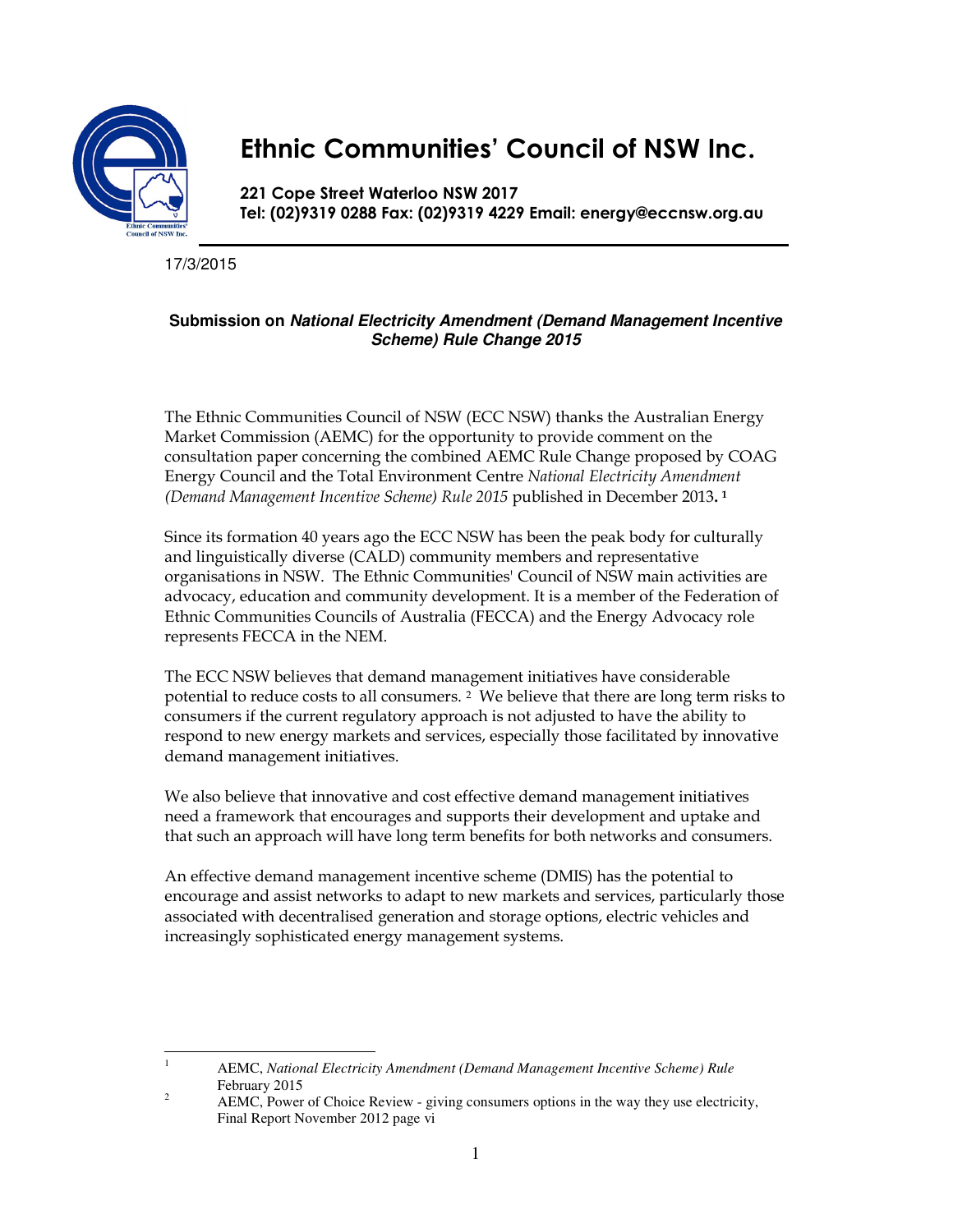The Consultation Paper presented a number of issues for consideration: <sup>3</sup> The ECC NSW would like to comment on some of these issues.

## **Issue 1: Issues this rule change is seeking to address**

- *1.1 Having regard to current and potential future market conditions, and in light of recent changes to the regulatory framework for distribution businesses, is there a gap in the current framework which may be discouraging distribution businesses from pursuing demand management projects as an efficient alternative to network investment?*
- *1.2 If a gap does exist, where does it lie? Is it a product of the provisions in the NER or a result of the current design of the DMEGCIS applied by the AER?*

Future overall energy demand is generally forecast to be flat or falling over the next five years. 4 Regardless of general trends, there will still be some areas of localised peak demand growth, and an appropriate demand management program in these areas may be a suitable and cost-effective alternative to network augex. Without a specific incentive for networks to explore demand management alternatives to augex (ie a recognised share of the potential savings of such a program) networks will most likely pursue a business as usual approach.

Ongoing network revenue resets across the NEM, and draft determinations in some, have pointed to likely extensive reductions in capex (of the order of approximately 24% in NSW) and opex (of the order of approximately 35% in NSW). Augmentation capex, however, remains in the range 10 - 20% of total capex within the three NSW DNSP revised revenue proposals. Some proportion of this augex may be deferrable through appropriate demand management initiatives, as would some of the extensive replacement capex proposed by the networks in their revenue proposals. (Repex approximately 85% of total capex in Ausgrid revised proposal). <sup>5</sup>

In their recent draft determination AER on NSW revenue resets for 2015 - 19, <sup>6</sup> Ausgrid's fairly modest demand management proposal was rejected. <sup>7</sup> Demonstrable demand management targets and proposals need to be part of any revenue determination, or networks will not see the need to commit the relevant expertise, time and expenditure to make it happen.

Increases in maximum (peak) demand are also forecast to remain low over the next regulatory period. 8 Modifying peak demand profiles by the use of demand

<sup>&</sup>lt;sup>2</sup><br>3 AEMC, *National Electricity Amendment (Demand Management Incentive Scheme) Rule* February 2015

<sup>4</sup> for example AEMO, National Electricity Forecasting Report (NEFR), June 2014 pages ii, among many other commentators

<sup>5</sup> AER Draft Determinations 2014, and Networks Revised proposals 2015

<sup>6</sup> AER Draft Determination Ausgrid

<sup>7</sup> op cit

<sup>8</sup> AEMO, June 2014, op cit page iv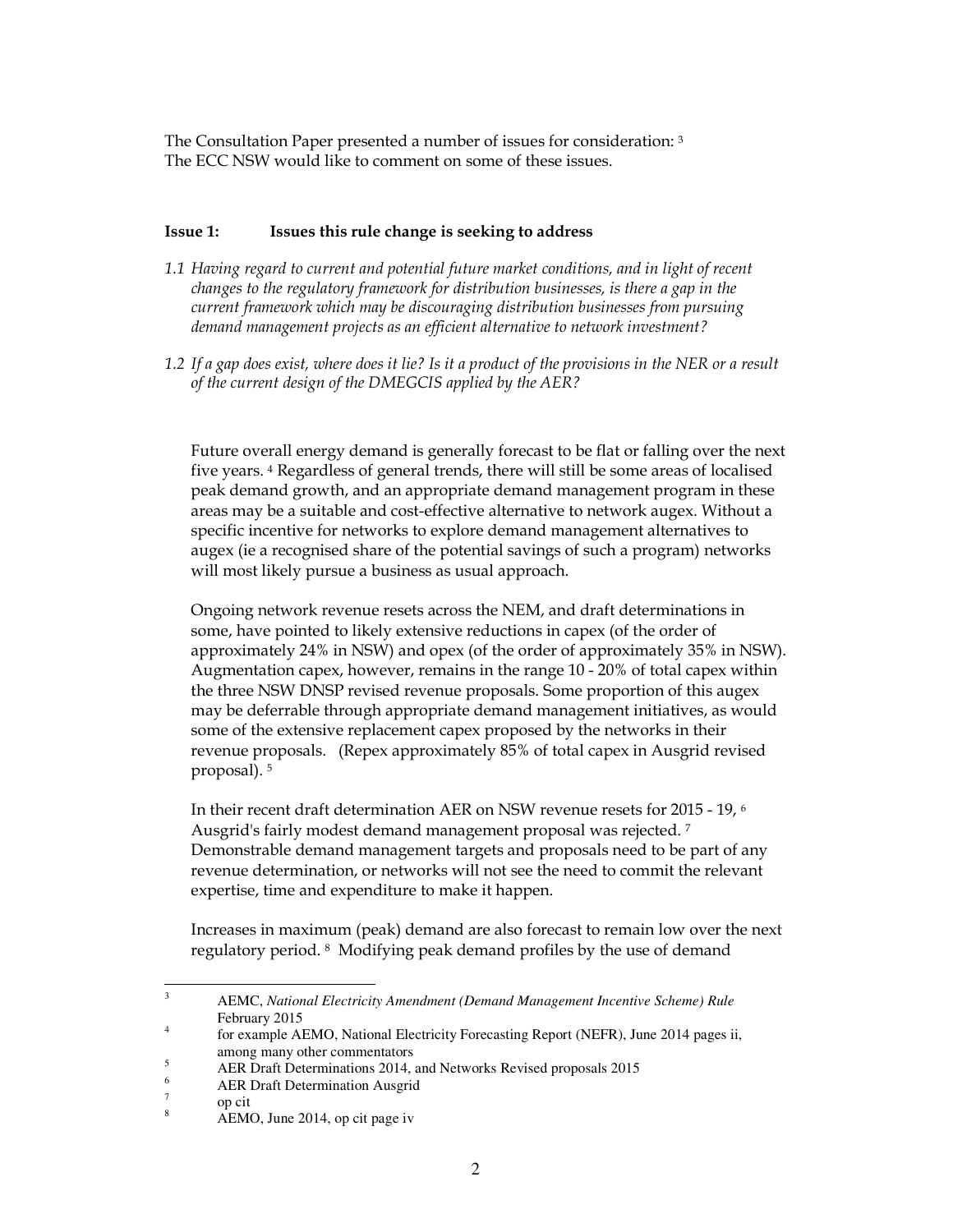management utilising distributed storage and sophisticated energy management options, and hence reducing networks costs (and subsequent benefits to consumers) has great potential. This is particularly evident in recent improvements in battery technology and its associated costs, as well as the exponential growth of third party energy management options for consumers.

The ECC NSW agrees with a number of the comments of the Consumer Challenge Panel (CCP) in its response to the networks initial regulatory proposals concerning demand management (DM), notably:

'Peak and overall demand….could and should continue to fall if better managed the network businesses should not be passive recipients of such changes but actively looking for scope to manage demand better and to collaborate with others such as retailers and customers to achieve this….[and] [t]hese changes should be achieved wherever possible through re-allocating expenditure - they should not be viewed in general as providing a case for more revenue' <sup>9</sup>

In addition, '[t]here may also be a case for the regulator to look at using rewards/penalties to encourage new approaches to demand management.' <sup>10</sup>

We believe that innovative demand management initiatives have the potential to significantly lower peak demand and hence prices for consumers. Demand management initiatives need to be seriously considered in relation to capex alternatives, as well as in relation to augex or repex. This would necessitate demand management initiatives to be spelled out in revenue proposals in a great deal more detail than to date and form part of the revenue proposal from its outset.

Networks, rather than consumers, 11 may be better placed to fully realise the benefits of distributed storage opportunities. Networks, therefore, need to have in place a regulatory and revenue framework that encourages them to invest in such options, rather than ignore or actively obstruct the consumer side take-up of distributed storage and energy management options. There seems to be, as yet, little enthusiasm by networks in taking this path and it is certainly in the interest of consumers for this to happen if it can reduce electricity prices and boost network profitability.

### **Issue 3: Demand management innovation allowance**

- *3.1.Given that the proposed amendments in relation to the innovation allowance are largely reflective of existing AER practice, what additional benefits are likely to be gained by codifying these in the NER?*
- *3.2.What impact, if any, will the proposed amendments have on distribution businesses*

<sup>-&</sup>lt;br>9 Consumer Challenge Panel submission to NSW DNSP regulatory proposals 2014-19, Jam Tomorrow? page 33

 $\frac{10}{11}$  loc cit

The Australian, 18 March 2015, UBS report on Networks sale.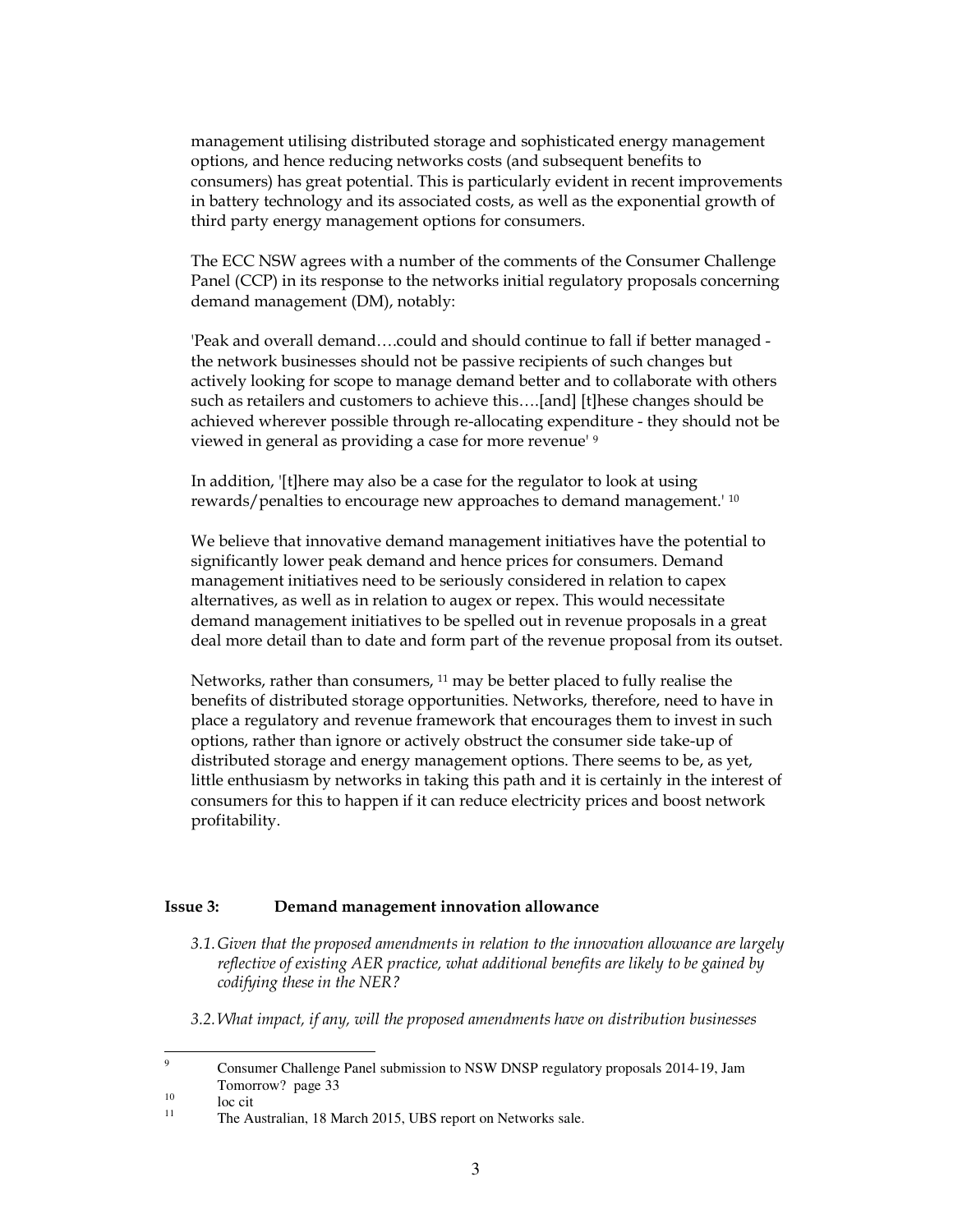*incentives to utilise a greater proportion of their allocated allowances on innovative demand management projects, relative to current practice? For example, would greater certainty increase the likelihood of distribution businesses participating in this scheme?* 

- *3.3.Are the proposed amendments likely to address concerns raised by stakeholders around the size of the innovation allowances allocated by the AER to the distribution businesses (noting that, to date, these amounts have been considered to be modest)?*
- *3.4.Given the new DAPR and DSES arrangements are now in place, what additional benefits will the proposed annual reporting requirements deliver to the market? Is there a risk of duplication in reporting for the distribution businesses?*
- *3.5.Should the innovation allowance be a time-limited measure? If so, should the AER be given the flexibility and discretion to determine the appropriate timeframe?*

The codification of the Demand Management Innovation Allowance within the NER will add substance to current practice within the AER. The reality is that only sections of the demand management work undertaken under the current DMIA has been innovative; rather it has largely explorations of DM possibilities with little actual DM work undertaken by networks.

Currently (and in the draft revenue determinations for NSW networks), the DMIA remains a small allocation, has no performance targets or criteria and provides little financial incentives for networks.

### **Issue 4: Demand management incentive scheme**

- *4.1 If distribution businesses are able to receive a payment based on a proportion of the market benefits produced by a demand management project, is this likely to increase investment in projects that will deliver broader market benefits that are in the long term interests of consumers?*
- *4.2 Given that the majority of distribution businesses are expected to be regulated under a revenue cap in the near future, is there value in amending the rules to explicitly require the inclusion of a payment for any foregone revenue resulting from implementing a demand management project approved under the innovation allowance? Should the AER retain discretion as to whether this component is appropriate?*

The ECC NSW believes that a proportional payment to networks based on market benefits will provide incentives to networks to undertake demand management projects. The incentives given (financial and possibly a regulatory minimum threshold) will need to exceed the costs of such projects to the network. Particular